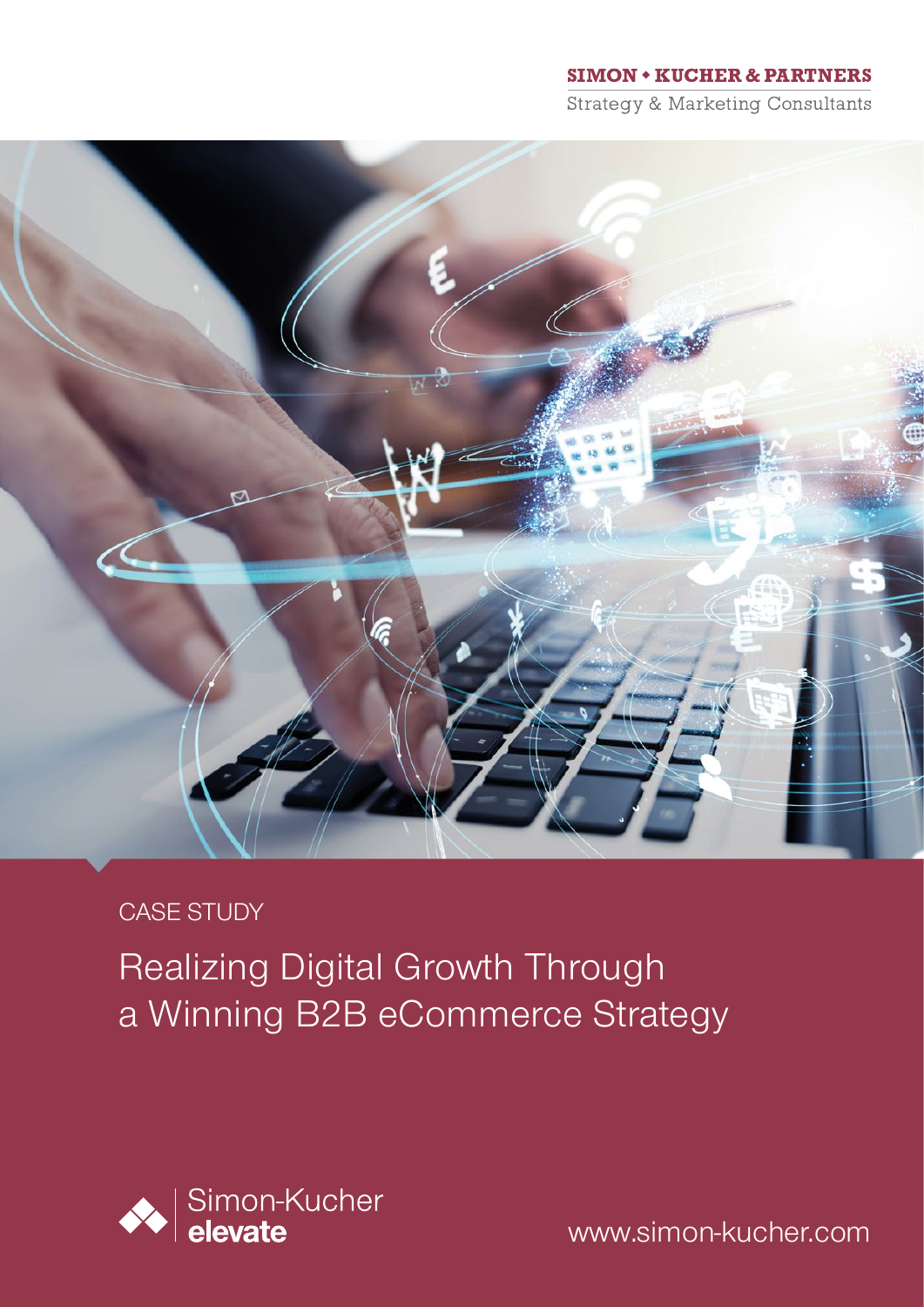# Realizing Digital Growth Through a Winning B2B eCommerce Strategy

for a leading German window manufacturer

## **Challenges**

- **Risks relationship with channel partners** from blunt market-entry
- **No direct access to decision makers**, limiting marketing and sales capabilities in growing online business market
- **Limited margin potential** by selling mainly to retailers with high dependencies
- **Limited controllability** of online offer **price level and product presentation**, as no own scaled business available

## **Objectives**

- **Setup an eCommerce strategy per market, defin**ing target and goals (e.g., brand awareness, sales growth, differentiation, and internationalization)
- Mitigate channel conflict with the eCommerce strategy while maintaining online growth
- **IDENTIFY and prioritize possible eCommerce chan**nels per market
- Create a high-level business case

## **Approach**

- **Introduced relevant best practices from cross-industry leaders**
- Conducted profound analysis per market based on relevant KPIs and expert interviews
- Applied strategic archetypes per country based on respective market positioning and online market potential
- Rated channels based on 10 criteria to identify channels with the highest target contribution per country
- Built a revenue potential model, which includes a high level business case validation and a resource investment plan

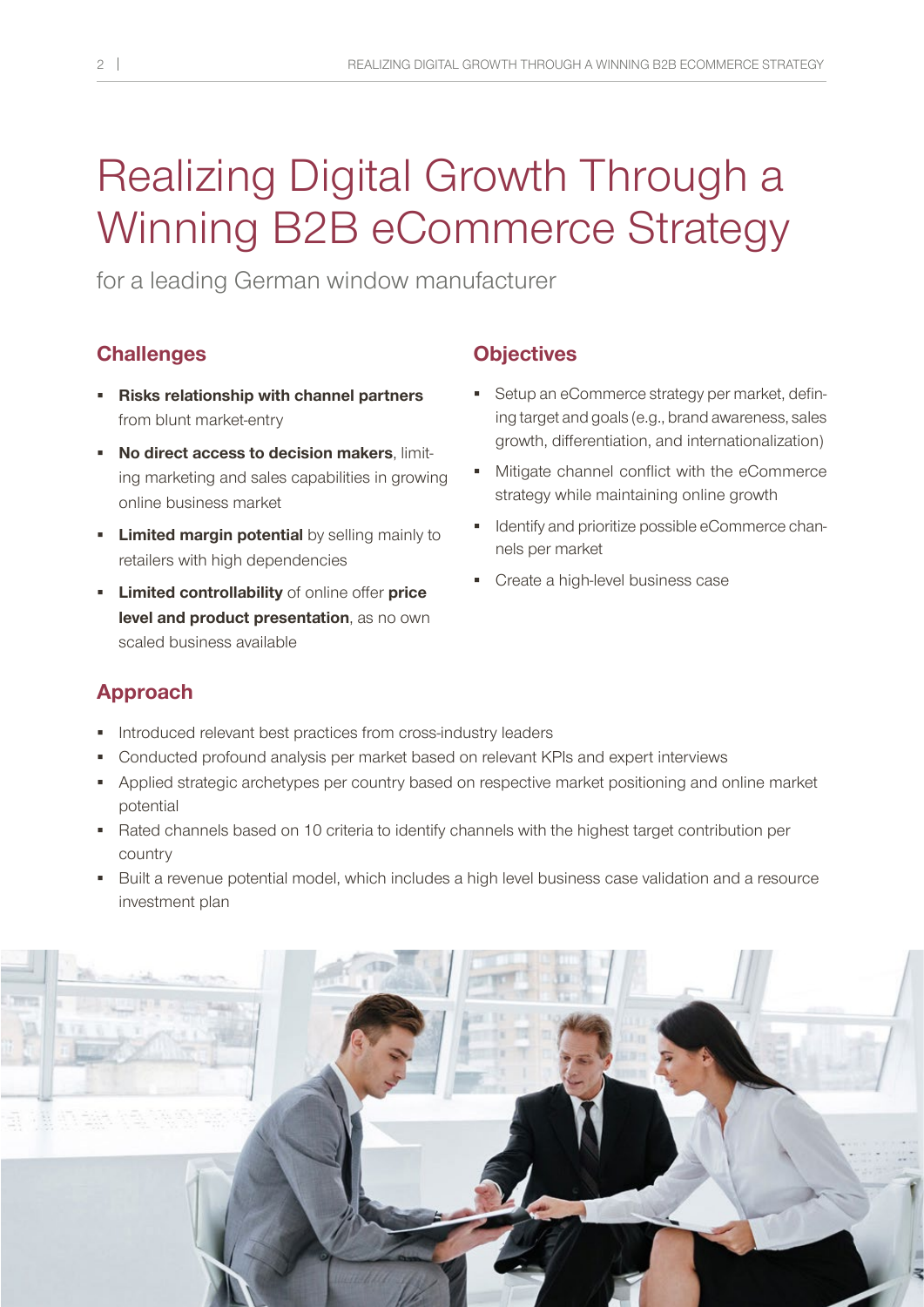## **Deliverables**



**Impact**



Up to **10.5% p.a. revenue increase** due to online channel build-up within 3 years